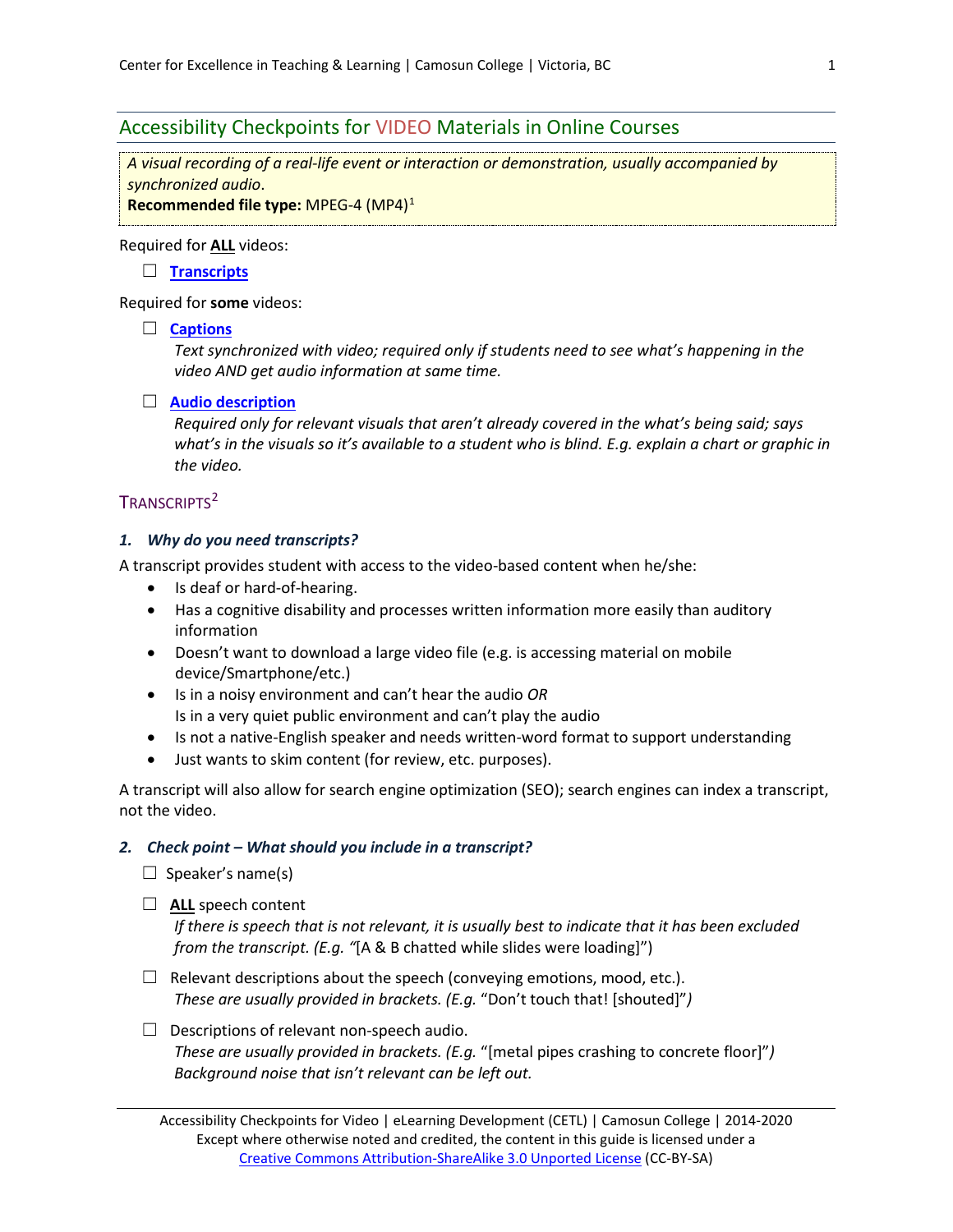#### TRANSCRIPTS (*CONTINUED*)

- *3. Check point – How do you make it easy for students to access the transcript?*
	- $\Box$  Provide the transcript in HTML (i.e. as a web page)
	- $\Box$  Provide a link to the transcript in the same location as the embedded video.
	- ☐ *Provide a link to the video from within the transcript.*

## <span id="page-1-0"></span>CAPTIONS<sup>[3](#page-3-2)</sup>

*Captions* are the text that is synchronized with the audio in a video presentation. Captions are important when people need to see what's happening in the video and get the audio information in text at the same time.

#### *1. Why do you need captions?*

Captions provide a student with access to the video-based content when he/she:

- Is deaf or hard-of-hearing.
- Is in a noisy environment and can't hear the audio *OR* Is in a very quiet public environment and can't play the audio
- Is not a native-English speaker and needs written-word format to support understanding

#### *2. Check point – What should you include in captions?*

#### □ **ALL** speech content

*If there is speech that is not relevant, it is usually best to indicate that it has been excluded from the captions. (E.g. "*[A & B chatted while slides were loading]")

 $\Box$  Descriptions of relevant non-speech audio. *These are usually provided in brackets. (E.g.* "[metal pipes crashing to concrete floor]"; "[background music by *XXX* plays]"*) Background noise that isn't relevant can be left out.*

#### *3. Check point – How do you make it easy for students to access the captions?*

<span id="page-1-1"></span> $\Box$  **Synchronize** captions to appear at the same time as the associated audio<sup>[4](#page-3-3)</sup>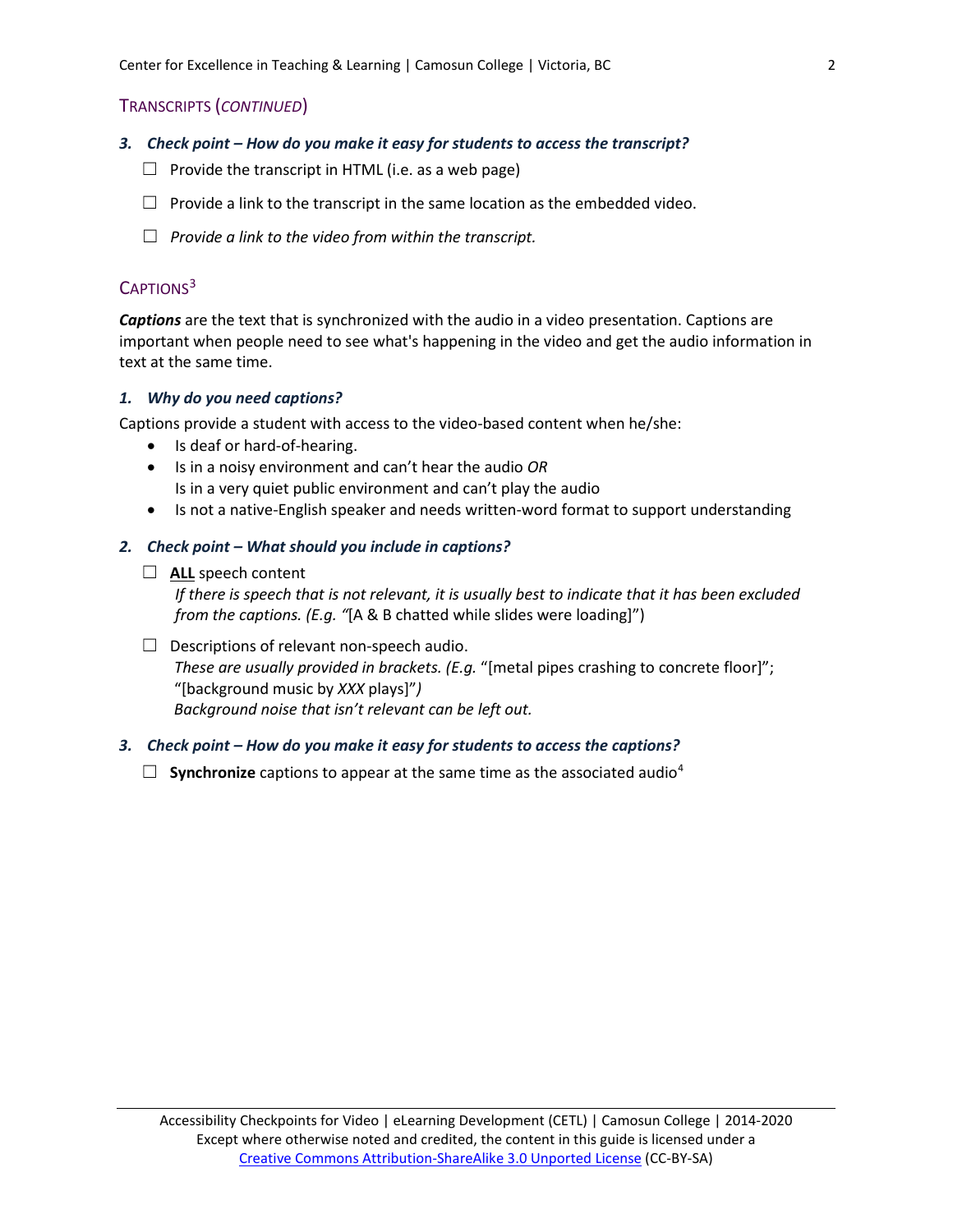### AUDIO DESCRIPTIONS

Audio descriptions are helpful on the web if visual content in web video provides important content not available through the audio alone.

#### *Instructional Design note:*

"Producing audio descriptions can be…time-consuming. When producing a video for the web, the need for audio descriptions can often be avoided [in some cases]. If the video were displaying a list of five important items, the narrator might say:

*As you can see, there are five important points.*

In this case, audio descriptions would be necessary to provide the visual content to those with visual disabilities who cannot *'see'* what the important points are. However, if the narrator says:

*There are five important points. They are...*

and then reads or describes each of the points, the visual content is being conveyed through audio and there is no additional need for audio descriptions."[5](#page-3-4)

### *1. Why do you need audio descriptions?*

Audio descriptions provide a student with access to the video-based content when he/she:

• Are blind or have low vision.

### *2. Check point – What should you include in audio descriptions?*

 $\Box$  Objective description of a visual element (e.g. a chart or graph) when none is provided in the audio itself.<sup>[6](#page-3-5)</sup>

### *3. Check point – How do you make it easy for students to access the audio descriptions?*

☐ **Use natural pauses** in existing audio track to insert descriptions of visual elements such as actions, settings, appearance of characters, body language, costumes, lighting, and on-screen text.

*OR*

□ Record audio descriptions to a **separate audio track**.<sup>[7](#page-3-6)</sup>